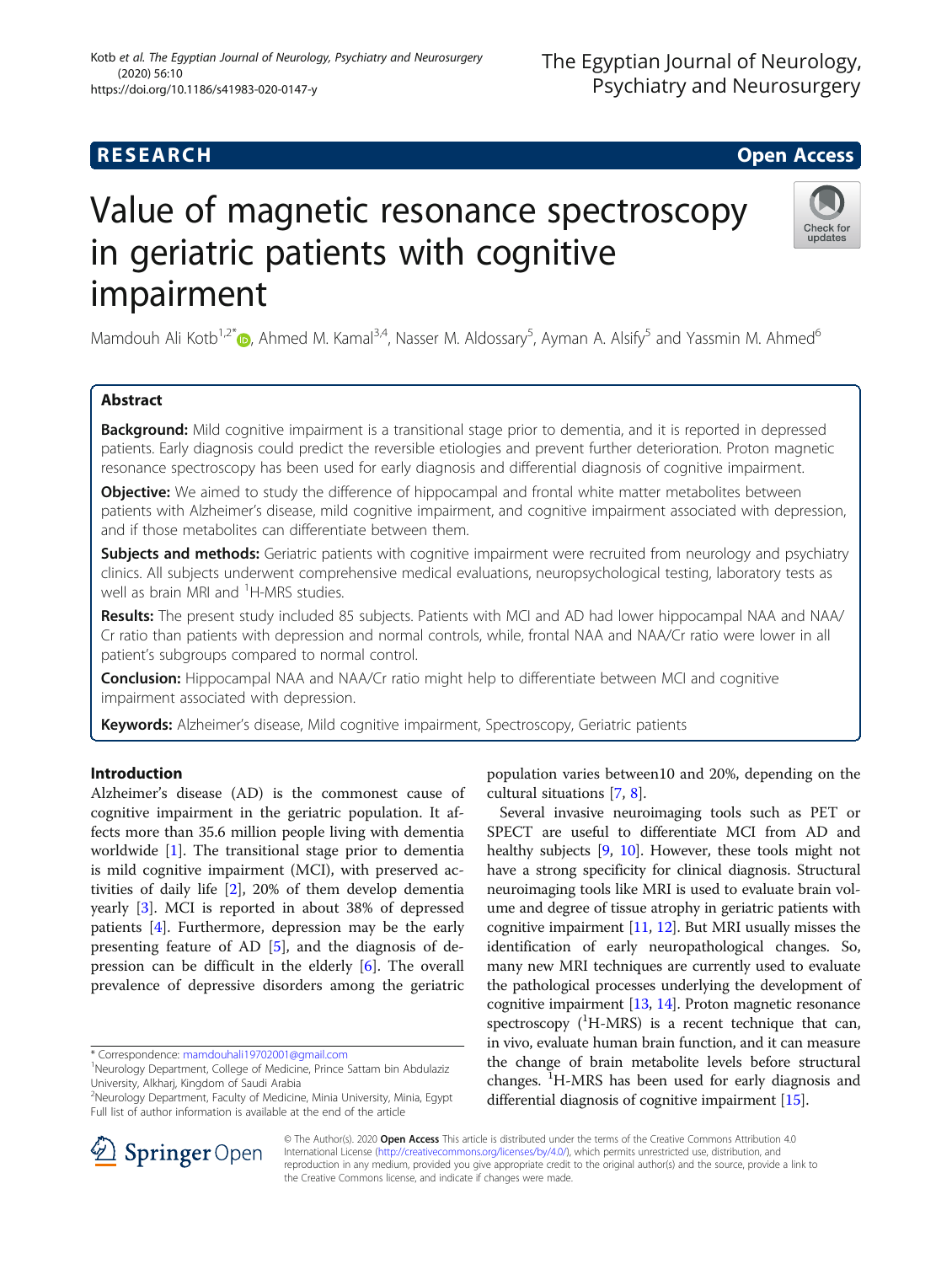Diagnosis of early signs of cognitive impairment is worth studying. It could predict the reversible etiologies and prevent further deterioration. In the elderly, cognitive deficit may be a sign of depression, MCI, or AD. Differentiation between functional and organic causes of dementia is a cornerstone for early therapeutic intervention and prevention of further progression of the disorder. Our goals were (a) to study the difference of hippocampal, frontal white matter *N*-acetylaspartate (NAA) concentrations, and N-acetylaspartate/creatine (NAA/Cr) ratio between patients with AD, MCI, and cognitive impairment associated with depression, (b) to study if these metabolites could differentiate between MCI and cognitive impairment associated with depression.

## Subjects and methods

This study was a prospective cross-sectional case-control study of geriatric patients with cognitive disturbances attending Prince Sattam Bin-Abdulaziz University Hospital, outpatient clinics. Elderly patients were recruited from neurology and psychiatry clinics during the period from March 2016 to February 2019. Age- and sex-matched healthy volunteers were included as a control group. The study was approved by local Institutional Review Board. A written informed consent was taken from the patients or their caregiver. All subjects underwent comprehensive medical evaluations, including medical history, neurological and psychiatric examinations, neuropsychological testing, laboratory tests as well as brain MRI. Subjects were excluded from the study if they had symptoms or signs of cerebral strokes, major neurological diseases that could affect cognitive function, major psychiatric disorders other than depression, comorbid dementia with depression, thyroid dysfunctions, seizures, alcohol or drug abuse or dependence, or any contraindication to MRI. Diagnosis of probable Alzheimer's disease was based on the criteria of the National Institute of Neurological and Communicative Disorders and Stroke and the Alzheimer's Disease and Related Disorders Association (NINCDS-ADRDA) group criteria [\[16\]](#page-7-0). Patients with mild to moderate severity according to the Clinical Dementia Rating Scale [[17](#page-7-0)] were included. Patients with MCI must fulfill the criteria of Petersen et al. [\[18](#page-7-0)]: memory complaints, normal daily living activities, normal general cognitive function, and abnormal memory for age but no dementia. Memory complaints of the patients were corroborated by a family member. Diagnosis of depression was made in accordance with the Diagnostic and Statistical Manual of Mental Disorders fifth edition [[19](#page-7-0)]. In order to improve the classification of AD, MCI, and cognitive impairment associated with depression, we classified patients as follows: patients with clinical diagnosis (psychiatric interview, neuropsychiatric examination, and neuropsychological testing) of depression with memory domain improvement with repeated exposure, and with both control of encoding and retrieval cues were classified as cognitive impairment associated with depression. And patients with clinical diagnosis (psychiatric interview, neuropsychiatric examination, and neuropsychological testing) of AD or MCI with flat learning curve with repeated exposure, rapid forgetting, failure of recalling with cueing, and intrusions were classified as AD or MCI [[20](#page-7-0)]. Patients with a confusing diagnosis were excluded from the study. All subjects were evaluated by The Geriatric Depression Scale (GDS) [[21](#page-7-0)] and Montreal Cognitive Assessment Arabic version (MoCA) [[22](#page-7-0)].

All subjects underwent MRI and <sup>1</sup>H-MRS studies on a 1.5-T scanner (1.5 T Philips Gyroscan Intera,  $2 \times 1.5$  T Siemens Magnetom Vision, Best, Netherlands; 1.5 T Siemens Magnetom Sonata, Erlangen, Germany). Conventional MR images were obtained. <sup>1</sup>H-MRS voxel of interest measuring  $20 \times 10 \times 10$  mm<sup>3</sup> were defined in standard location in the left hippocampus. In a coronal slice, the voxel was started at the posterior margin of the amygdala and extended posteriorly for 20 mm (Fig. [1\)](#page-2-0). The studied part of the hippocampus included both grey and white matter and the most posterior portion of the amygdala. The second location was the left frontal white matter, the voxel size was  $20 \times 20 \times$ 20 mm<sup>3</sup>, and the voxel was placed in normal-appearing left frontal white matter (Fig. [2\)](#page-2-0).

#### Statistical analysis

The data were analyzed using the Statistical Package for the Social Sciences (SPSS) 13.0. Descriptive statistics were calculated. Difference between genders was evaluated by nonparametric chi-squared test. Group differences in age, GDS, MoCA, and metabolite concentrations were evaluated by one-way analysis of variance (ANOVA), Bonferroni post hoc analysis was used. Pearson's correlation coefficient (r) was employed to analyze the association between the different variables. Values of  $P < 0.05$  were considered to be statistically significant.

## Results

The present study included 73 subjects without age and gender significant differences between subjects' subgroups. Patients with AD and MCI had significantly lower hippocampal NAA than patients with cognitive impairment associated with depression and normal controls. Similarly, patients with AD and MCI had significantly lower hippocampal NAA/Cr ratio than patients with cognitive impairment associated with depression and normal controls. Hippocampal and frontal creatine levels were constantly stable among patients' subgroups.

Frontal NAA was significantly lower in patients with AD than patients with MCI and normal controls, at the same time, patients with cognitive impairment associated with depression and patients with MCI had significantly lower frontal NAA than normal controls.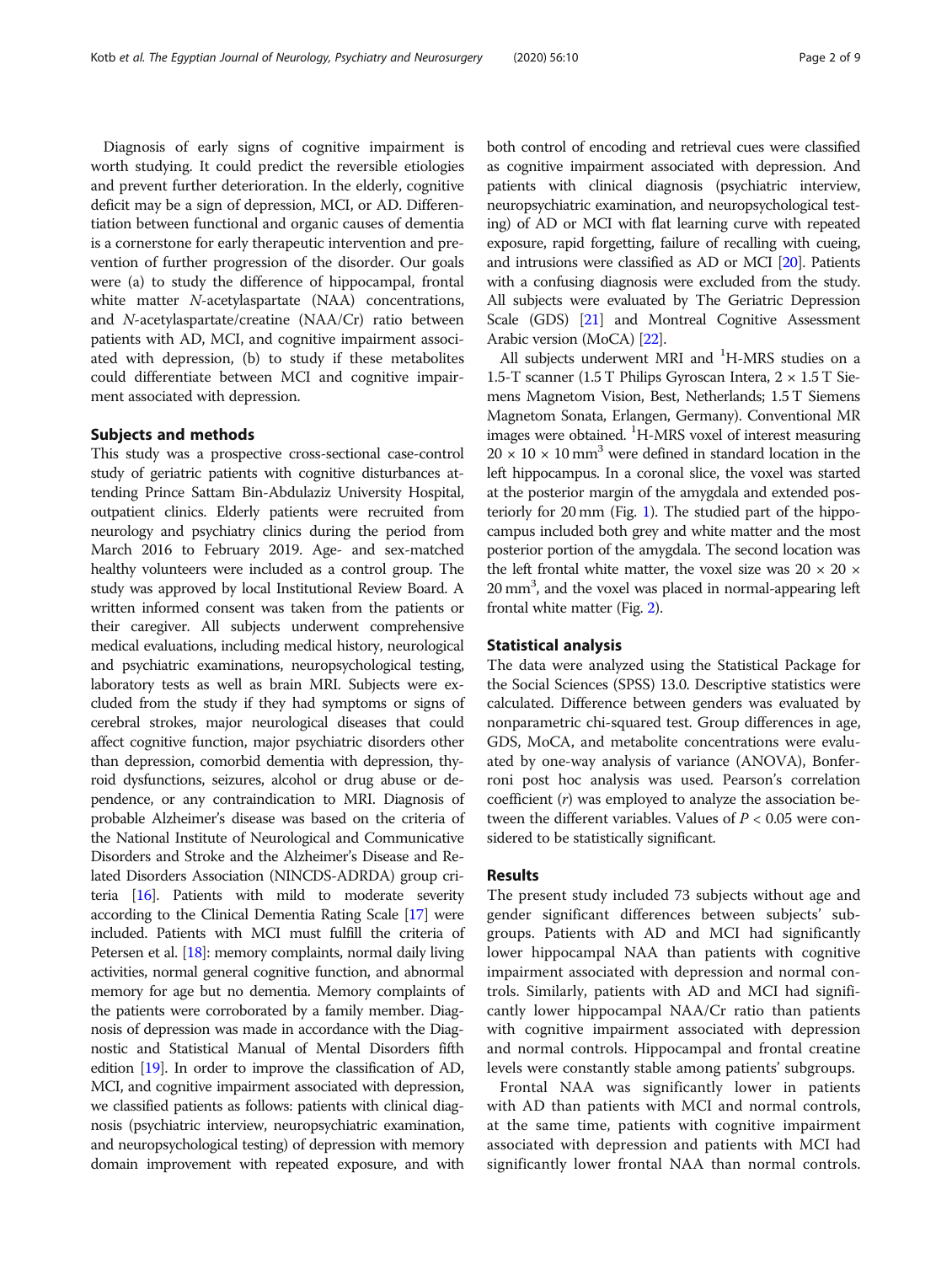<span id="page-2-0"></span>

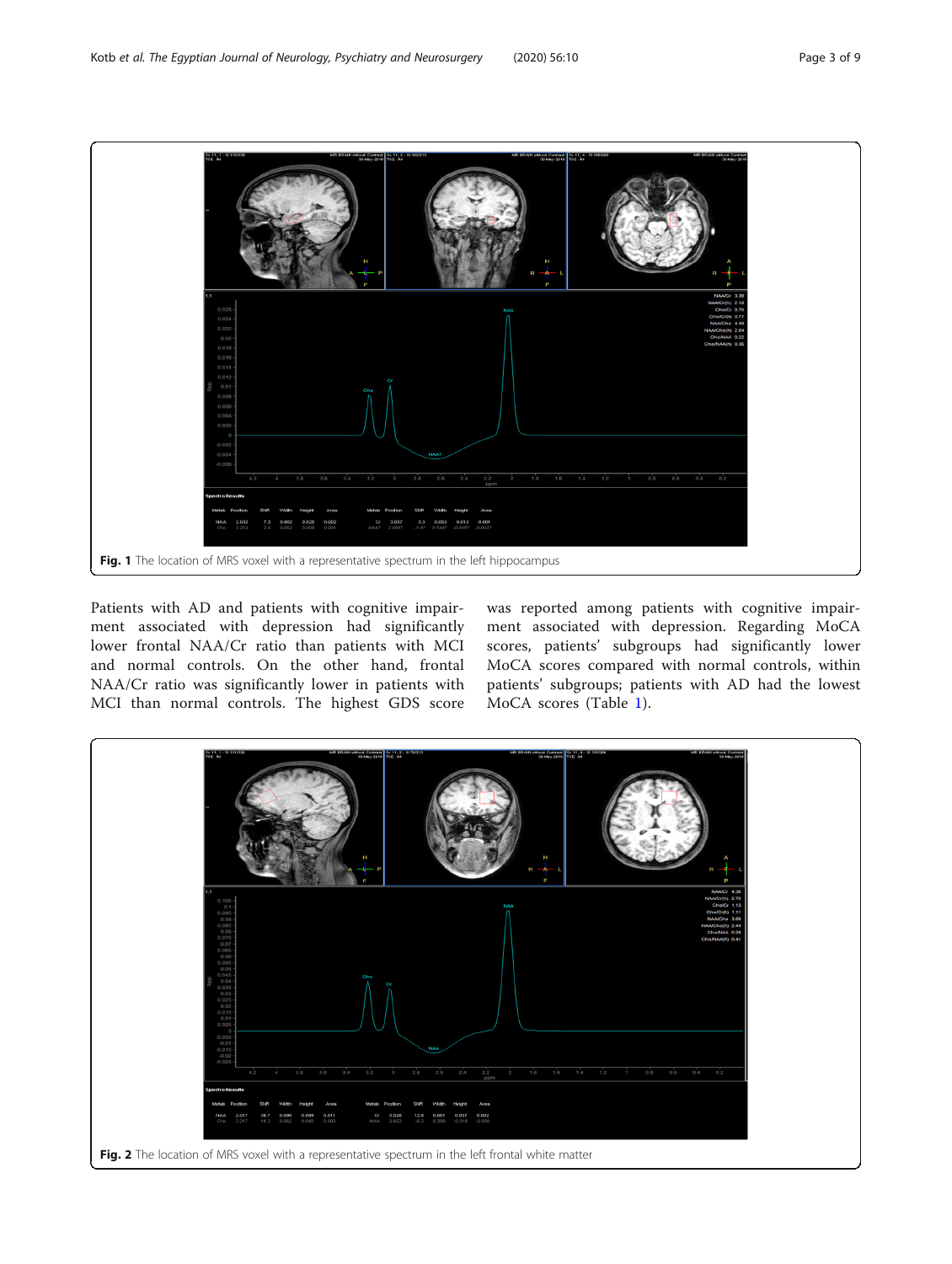<span id="page-3-0"></span>

|                                         |                          | Table 1 Demographic, clinical, and spectroscopic data |                | of the studied groups                                                                                                                                                                                                                  |                 |                               |                         |                                             |                                                                                             |                                                                                                        |
|-----------------------------------------|--------------------------|-------------------------------------------------------|----------------|----------------------------------------------------------------------------------------------------------------------------------------------------------------------------------------------------------------------------------------|-----------------|-------------------------------|-------------------------|---------------------------------------------|---------------------------------------------------------------------------------------------|--------------------------------------------------------------------------------------------------------|
|                                         |                          | No. 20                                                | No. 23         | $\equiv \frac{15}{20}$                                                                                                                                                                                                                 | No.15<br>$\geq$ | P value                       |                         |                                             |                                                                                             |                                                                                                        |
| Age in years                            |                          |                                                       |                |                                                                                                                                                                                                                                        |                 | 0.074                         |                         |                                             |                                                                                             |                                                                                                        |
| Mean ± SD                               |                          | $67.5 \pm 4.3$                                        | $64.9 \pm 3.1$ | $64.3 \pm 3.7$                                                                                                                                                                                                                         | 64.4 ± 3.2      |                               |                         |                                             |                                                                                             |                                                                                                        |
| Male                                    | ЗÓ.                      | 0                                                     | $\frac{1}{2}$  | $\overline{a}$                                                                                                                                                                                                                         | Ò               | 0.233                         |                         |                                             |                                                                                             |                                                                                                        |
|                                         | S,                       | 45                                                    | 56.5           | 46.7                                                                                                                                                                                                                                   | $\infty$        |                               |                         |                                             |                                                                                             |                                                                                                        |
| Female                                  | $\stackrel{\circ}{\geq}$ | $\equiv$                                              | $\supseteq$    | $\infty$                                                                                                                                                                                                                               | $\circ$         |                               |                         |                                             |                                                                                             |                                                                                                        |
|                                         | $\frac{8}{2}$            | 55                                                    | 43.5           | 53.3                                                                                                                                                                                                                                   | $\Theta$        |                               |                         |                                             |                                                                                             |                                                                                                        |
| Hippo NAA                               |                          |                                                       |                |                                                                                                                                                                                                                                        |                 | $\sqrt{s}$ ll                 | $\sim$ 1 $\!\times$     | $\frac{\text{II vs III}}{\text{P} = 0.000}$ | $\frac{1}{\rho} = 0.0000$                                                                   |                                                                                                        |
| Mean ± SD                               |                          | $+$<br>6.7                                            | $10.6 \pm 0.5$ | $7.5 \pm 1.5$                                                                                                                                                                                                                          | $10.9 \pm 0.8$  | $P = 0.000$                   | $P = 0.000$             |                                             |                                                                                             |                                                                                                        |
| Hippo Cr.                               |                          |                                                       |                |                                                                                                                                                                                                                                        |                 |                               |                         |                                             |                                                                                             |                                                                                                        |
| $Mean \pm SD$                           |                          | 5.1 $\pm$ 0.4                                         | $4.9 \pm 0.2$  | $4.8 \pm 0.2$                                                                                                                                                                                                                          | $4.9 \pm 0.2$   |                               |                         |                                             |                                                                                             |                                                                                                        |
| Hippo NAA/Cr                            |                          |                                                       |                |                                                                                                                                                                                                                                        |                 | $\frac{1}{\rho} = 0.000$      | $\log W$<br>$P = 0.000$ | $\frac{\text{II vs III}}{\text{P} = 0.000}$ | $\frac{11 \text{ vs } \text{N}}{P} = 0.0000$                                                |                                                                                                        |
| $Mean \pm SD$                           |                          | $1.3 \pm 0.2$                                         | $2.1 \pm 0.1$  | $1.5 \pm 0.2$                                                                                                                                                                                                                          | $2.2 \pm 0.1$   |                               |                         |                                             |                                                                                             |                                                                                                        |
| Frontal NAA                             |                          |                                                       |                |                                                                                                                                                                                                                                        |                 | $\log \frac{1}{\rho} = 0.000$ | $\log W$<br>$P = 0.000$ | $P = 0.000$                                 | $\begin{aligned} \n\text{III vs } \text{IV} \\ \nP &= 0.011 \n\end{aligned}$                |                                                                                                        |
| $Mean \pm SD$                           |                          | $7.7 \pm 1.4$                                         | $8.4 \pm 1.6$  | $9.7 \pm 1.3$                                                                                                                                                                                                                          | $11.4 \pm 0.6$  |                               |                         |                                             |                                                                                             |                                                                                                        |
| Frontal Cr.                             |                          |                                                       |                |                                                                                                                                                                                                                                        |                 |                               |                         |                                             |                                                                                             |                                                                                                        |
| Mean $\pm$ SD                           |                          | $4.9 \pm 0.2$                                         | 5.1 $\pm$ 0.4  | $4.9 \pm 0.2$                                                                                                                                                                                                                          | $4.8 \pm 0.2$   |                               |                         |                                             |                                                                                             |                                                                                                        |
| Frontal NAA/Cr                          |                          |                                                       |                |                                                                                                                                                                                                                                        |                 | $P = 0.000$                   | $\log W$<br>$P = 0.000$ | $P = 0.002$                                 | $\begin{aligned} \n\mathsf{I} \mathsf{vs} \mathsf{N} \\ \mathsf{P} &= 0.000\n\end{aligned}$ | $\frac{\mathsf{III}}{\mathsf{P}} = 0.002$                                                              |
| $Mean \pm SD$                           |                          | $1.6 \pm 0.3$                                         | $1.7 \pm 0.3$  | $1.9 \pm 0.3$                                                                                                                                                                                                                          | $2.4 \pm 0.2$   |                               |                         |                                             |                                                                                             |                                                                                                        |
| GDS                                     |                          |                                                       |                |                                                                                                                                                                                                                                        |                 | $\frac{1}{2}$                 | $\frac{1}{P} = 0.0000$  | $11 \text{ vs } N$<br>$P = 0.000$           |                                                                                             |                                                                                                        |
| Mean $\pm$ SD                           |                          | $3.1 \pm 1.4$                                         | $10.3 \pm 2.5$ | $2.1 \pm 1$                                                                                                                                                                                                                            | $1.7 \pm 0.7$   | $P = 0.000$                   |                         |                                             |                                                                                             |                                                                                                        |
| <b>MoCA</b>                             |                          |                                                       |                |                                                                                                                                                                                                                                        |                 | $\frac{1}{2}$                 | $\frac{1}{5}$           | $\frac{1}{3}$ M                             | $\frac{N}{\rho} = 0.0000$                                                                   | $\begin{aligned} \n\mathsf{III} \, & \mathsf{vs} \, \mathsf{IV} \\ \mathsf{P} &= 0.000\n\end{aligned}$ |
| Mean ±SD                                |                          | $8.6 \pm 4.6$                                         | $20.3 \pm 2$   | $22.7 \pm 2.4$                                                                                                                                                                                                                         | $27.9 \pm 1$    | $P = 0.000$                   | $P = 0.000$             | $P = 0.000$                                 |                                                                                             |                                                                                                        |
| Significance level is set at $P < 0.05$ |                          |                                                       |                | l = Alzheimer's disease, ll = Cognitive impairment associated with depression, lll = Mild cognitive impairment, lV = Control subjects<br>Hippo Hippocampus, MAA: M-acetylaspartate, <i>Cr.:</i> Creatine, MAA/Cr. M-acetylaspartate /c |                 |                               |                         |                                             |                                                                                             |                                                                                                        |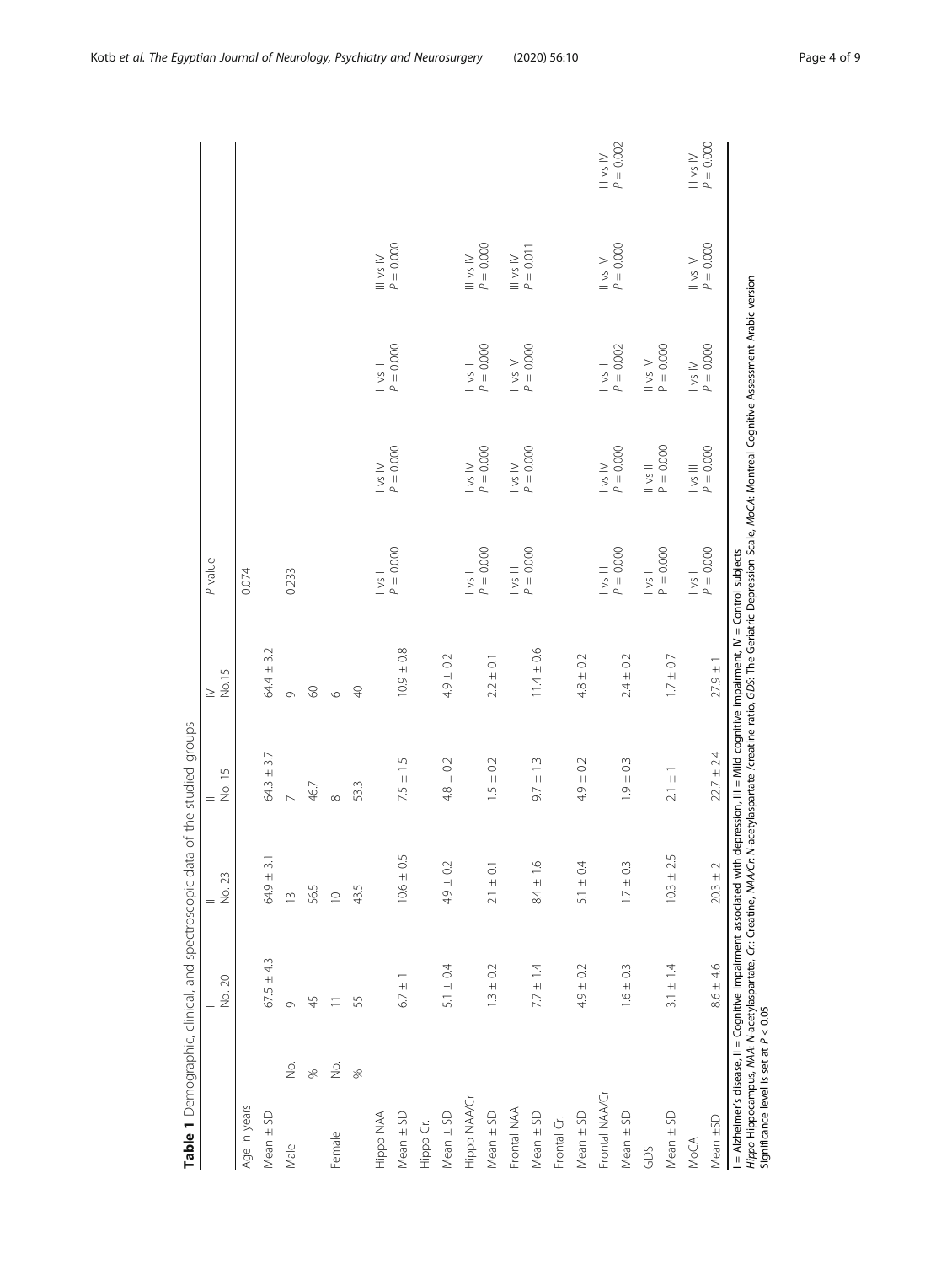Patients with AD showed significant positive correlation between MoCA and both hippocampal NAA and hippocampal NAA/Cr ratio. No other significant correlations were reported between clinical data and the radiological parameters in this group of patients (Table 2). On the other hand, patients with cognitive impairment associated with depression showed a significant negative correlation between GDS in one arm and hippocampal NAA, hippocampal NAA/Cr ratio, frontal NAA, and frontal NAA/Cr ratio in the other arm (Table 3).

Patients with MCI had a positive significant correlation between MoCA and hippocampal NAA and hippocampal NAA/Cr ratio (Table 4). While normal controls showed no significant correlation between the clinical and the spectroscopic data (Table [5\)](#page-5-0).

## Discussion

The present study showed that hippocampal NAA level and NAA/Cr ratio could differentiate patients with MCI from elderly depressed patients with cognitive impairment.

Patients with AD and patients with MCI had significantly lower hippocampal NAA and NAA/Cr ratio than other groups. In accordance with our results, Watanabe et al. [\[23](#page-7-0)] reported an intermediate hippocampal NAA level in patients with MCI that was lower than normal control but higher than AD patients. The meta-analysis study of Tumati et al. [\[24\]](#page-7-0) revealed a lower hippocampal NAA level in MCI group compared with healthy controls. In partial contradiction to our results, Jessen et al. [[25\]](#page-7-0) reported a higher medial temporal lobe NAA concentration in MCI patients than in patients with AD, but no difference was observed between MCI and healthy subjects. Another study reported a lower hippocampal

Table 2 Correlations between age, clinical, and spectroscopic data in patients with AD

|                |                     | Age in years | GDS     | MoCA    |
|----------------|---------------------|--------------|---------|---------|
| Hippo NAA      | Pearson correlation | .184         | $-.019$ | .710    |
|                | Significance        | .438         | .937    | .000    |
| Hippo Cr.      | Pearson correlation | $-.351$      | $-319$  | .095    |
|                | Significance        | .129         | .170    | .689    |
| Hippo NAA/Cr   | Pearson correlation | .359         | .143    | .599    |
|                | Significance        | .120         | .548    | .005    |
| Frontal NAA    | Pearson correlation | .195         | .060    | .325    |
|                | Significance        | .411         | .802    | .162    |
| Frontal Cr.    | Pearson correlation | $-.031$      | .140    | $-.010$ |
|                | Significance        | .898         | .556    | .968    |
| Frontal NAA/Cr | Pearson correlation | .204         | .018    | .317    |
|                | Significance        | .388         | .940    | .173    |

Hippo: Hippocampus, NAA: N-acetylaspartate, Cr.: Creatine, NAA/Cr: Nacetylaspartate /creatine ratio, GDS: The Geriatric Depression Scale, MoCA: Montreal Cognitive Assessment Arabic version

Significance level is set at  $P < 0.05$ 

Table 3 Correlations between age, clinical, and spectroscopic data in patients with cognitive impairment associated with depression

|                |                     | Age in years | GDS     | MoCA    |
|----------------|---------------------|--------------|---------|---------|
| Hippo NAA      | Pearson correlation | $-.051$      | $-.598$ | $-.219$ |
|                | Significance        | .817         | .003    | .315    |
| Hippo Cr.      | Pearson correlation | .352         | $-.187$ | .246    |
|                | Significance        | .100         | .392    | .258    |
| Hippo NAA/Cr   | Pearson correlation | $-.292$      | $-.450$ | $-.393$ |
|                | Significance        | .176         | .031    | .063    |
| Frontal NAA    | Pearson correlation | $-123$       | $-.864$ | $-241$  |
|                | Significance        | .575         | .000    | .268    |
| Frontal Cr.    | Pearson correlation | .221         | $-.155$ | .079    |
|                | Significance        | .312         | .480    | .718    |
| Frontal NAA/Cr | Pearson correlation | $-223$       | $-816$  | $-289$  |
|                | Significance        | .306         | .000    | .181    |

Hippo: Hippocampus, NAA: N-acetylaspartate, Cr.: Creatine, NAA/Cr: Nacetylaspartate /creatine ratio, GDS: The Geriatric Depression Scale, MoCA: Montreal Cognitive Assessment Arabic version Significance level is set at  $P < 0.05$ 

NAA in patients with AD compared to patients with MCI and healthy control and a tendency towards a significant difference in NAA between MCI and healthy controls [\[26](#page-7-0)]. However, no difference was observed between MCI, AD, and healthy subjects in the study of Rupsingh et al. [\[27\]](#page-7-0). Previous studies reported also a significant reduction of NAA levels in patients with AD compared with age-matched normal subjects [\[28](#page-7-0), [29](#page-7-0)]. Many previous studies did not find differences in hippocampal NAA in patients with depression compared with healthy subjects [\[30](#page-7-0)–[32\]](#page-7-0). Although Venkatraman et al.

Table 4 Correlations between age, clinical, and spectroscopic data in patients with mild cognitive impairment

|                |                     | Age in years | GDS  | MoCA |
|----------------|---------------------|--------------|------|------|
| Hippo NAA      | Pearson correlation | .265         | .226 | .568 |
|                | Significance        | .341         | .418 | .027 |
| Hippo Cr.      | Pearson correlation | .307         | .369 | .411 |
|                | Significance        | .266         | .176 | .128 |
| Hippo NAA/Cr   | Pearson correlation | .241         | .151 | .576 |
|                | Significance        | .387         | .592 | .024 |
| Frontal NAA    | Pearson correlation | .164         | .269 | .235 |
|                | Significance        | .560         | .331 | .399 |
| Frontal Cr.    | Pearson correlation | $-.273$      | .175 | .499 |
|                | Significance        | .325         | .532 | .058 |
| Frontal NAA/Cr | Pearson correlation | .262         | .220 | .112 |
|                | Significance        | .346         | .430 | .690 |

Hippo: Hippocampus, NAA: N-acetylaspartate, Cr.: Creatine, NAA/Cr: Nacetylaspartate /creatine ratio, GDS: The Geriatric Depression Scale, MoCA: Montreal Cognitive Assessment Arabic version Significance level is set at  $P < 0.05$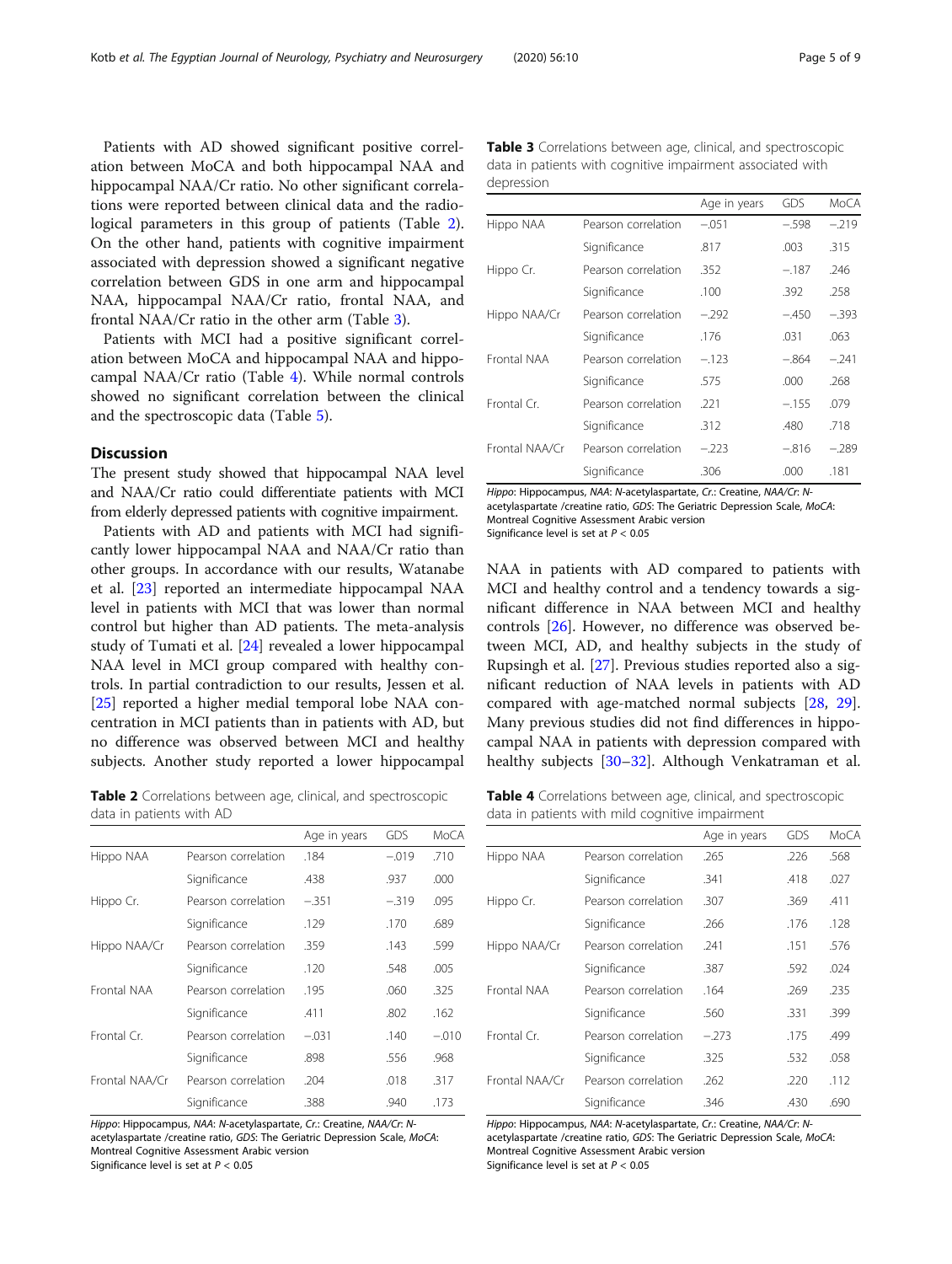Hippo: Hippocampus, NAA: N-acetylaspartate, Cr.: Creatine, NAA/Cr: Nacetylaspartate /creatine ratio, GDS: The Geriatric Depression Scale, MoCA: Montreal Cognitive Assessment Arabic version Significance level is set at  $P < 0.05$ 

[[33\]](#page-7-0) reported an increased left medial temporal lobe NAA in late-life depression, without any change in the right one.

It was reported that hippocampal NAA/Cr ratio decreased significantly in AD patients, but not in patients with MCI, compared with healthy control [[27\]](#page-7-0). In other studies, the hippocampal NAA/Cr ratio was decreased in patients with AD [[25](#page-7-0), [27\]](#page-7-0) and MCI compared to healthy subjects [[15](#page-7-0), [24,](#page-7-0) [29](#page-7-0)]. A lower NAA/Cr ratio was reported in the left hippocampus in AD and MCI patients [[15,](#page-7-0) [34\]](#page-7-0), and both hippocampi in AD patients [[35\]](#page-7-0) compared with healthy subjects.

In patients with major depressive disorder, the hippocampal NAA/Cr ratio did not differ from the control group [[31\]](#page-7-0). However, in patients with post-stroke depression, the ratio decreased in both hippocampi [\[36](#page-7-0)], it also decreased in the left hippocampus in patients with first-episode major depressive disorder [\[37](#page-7-0)].

Hippocampal complex plays an important role in memory [\[38](#page-7-0)]. The initial pathological changes of AD first occur in the entorhinal cortex, then the hippocampus, and spread to other areas [[39](#page-7-0)]. Structurally, hippocampal atrophy occurs early in Alzheimer's disease [\[40](#page-7-0)]. The most affected site in patients with MCI is the anterior hippocampal formation  $[41]$  $[41]$ . Moreover, marked cortical atrophy in the temporal region including the hippocampus had been reported in MCI patients [\[42](#page-7-0)]. Patients with depression had been reported to have hippocampal-dependent memory deficits that were exacerbated with the progression of depression [[32\]](#page-7-0). Hypothalamic pituitary dysfunction occurs in patients with depression, which could affect the hippocampus with subsequent reduction of hippocampal volume [\[43](#page-7-0)]. Hippocampal volume changes might explain the metabolic abnormalities reported in previous studies.

Frontal NAA and NAA/Cr ratio were significantly lower in all patient groups than normal controls. A previous study reported lower frontal NAA in patients with AD than control subjects [\[44](#page-7-0)]. Similarly, the left prefrontal cortex NAA was decreased in patients with MCI compared to healthy control [\[45\]](#page-7-0). Other study reported no difference between patients with MCI, AD, and healthy control regarding the frontal NAA level [\[46\]](#page-7-0).

Lower frontal NAA was reported in the frontal white matter in patients with late-life depression [[47](#page-8-0)]. However, no significant difference was reported in patients with MDD in other studies [\[30](#page-7-0), [48](#page-8-0)]. Olvera et al. [\[49](#page-8-0)], studied patients with MDD and found decreased NAA level in right medial prefrontal cortex, and a trend towards the decreased level in the left dorsolateral prefrontal gray matter and right dorsolateral prefrontal white matter.

For AD relative to healthy subjects, there was a strong tendency toward a statistically significant reduced NAA/ Cr ratio in the left frontal region  $[50]$  $[50]$  $[50]$ . In patients with MCI, NAA/Cr ratio was mildly reduced but it dropped as MCI progressed to AD, in addition, a lower NAA/Cr could predict progression to AD [[51](#page-8-0), [52](#page-8-0)].

NAA/Cr was significantly lower in bilateral dorsolateral prefrontal white matter in MDD patients than healthy control [\[53](#page-8-0), [54\]](#page-8-0). NAA/Cr was reduced also in the right prefrontal cortex in moderate MDD patients but it did not change in patients with mild MDD [\[48](#page-8-0)]; however, other study did not show significant changes on NAA/Cr ratio in bilateral ventral prefrontal white matter in patients with major depressive disorder [\[55](#page-8-0)]. In the study of Chen et al. (2009), patients with late-life major depressive disorder had a significantly lower NAA/Cr ratio in the frontal white matter than healthy subjects. A lower NAA/Cr ratio might indicate a neurodegenerative process in frontal white matter in late-life depression [\[47](#page-8-0), [56](#page-8-0)].

The amygdala and the prefrontal cortex interconnected with many areas and play a major role in mood regulation [[57](#page-8-0)]. Neuronal or glial loss in the frontal cortex and connectivity impairment between left frontal and limbic structure have been reported in late-life depression. These changes support theories of frontolimbic dysregulation in depression [[33,](#page-7-0) [58](#page-8-0), [59](#page-8-0)]. Accordingly, the metabolic changes reported in the hippocampus might be related to decreased frontal lobe inhibition of the amygdala.

Frontal lobe atrophic changes and hyperactivation had been reported in patients with MCI and AD [[60](#page-8-0)–[68](#page-8-0)]. However, frontal cortex hypoactivation was reported in MCI patients with prominent cognitive decline [\[65](#page-8-0), [69](#page-8-0)–

<span id="page-5-0"></span>Table 5 Correlations between age, clinical, and spectroscopic data in normal controls

|                |                     | Age in years | GDS     | MoCA    |
|----------------|---------------------|--------------|---------|---------|
| Hippo NAA      | Pearson correlation | $-.251$      | .033    | $-.102$ |
|                | Significance        | .366         | .907    | .717    |
| Hippo Cr.      | Pearson correlation | $-.233$      | .068    | .105    |
|                | Significance        | .404         | .810    | .711    |
| Hippo NAA/Cr   | Pearson correlation | $-.105$      | $-.009$ | $-.148$ |
|                | Significance        | .709         | .975    | .599    |
| Frontal NAA    | Pearson correlation | .123         | $-.293$ | .084    |
|                | Significance        | .662         | .289    | .767    |
| Frontal Cr.    | Pearson correlation | .375         | $-.105$ | .297    |
|                | Significance        | .168         | .710    | .282    |
| Frontal NAA/Cr | Pearson correlation | $-.115$      | $-.138$ | $-.094$ |
|                | Significance        | .684         | .623    | .738    |
|                |                     |              |         |         |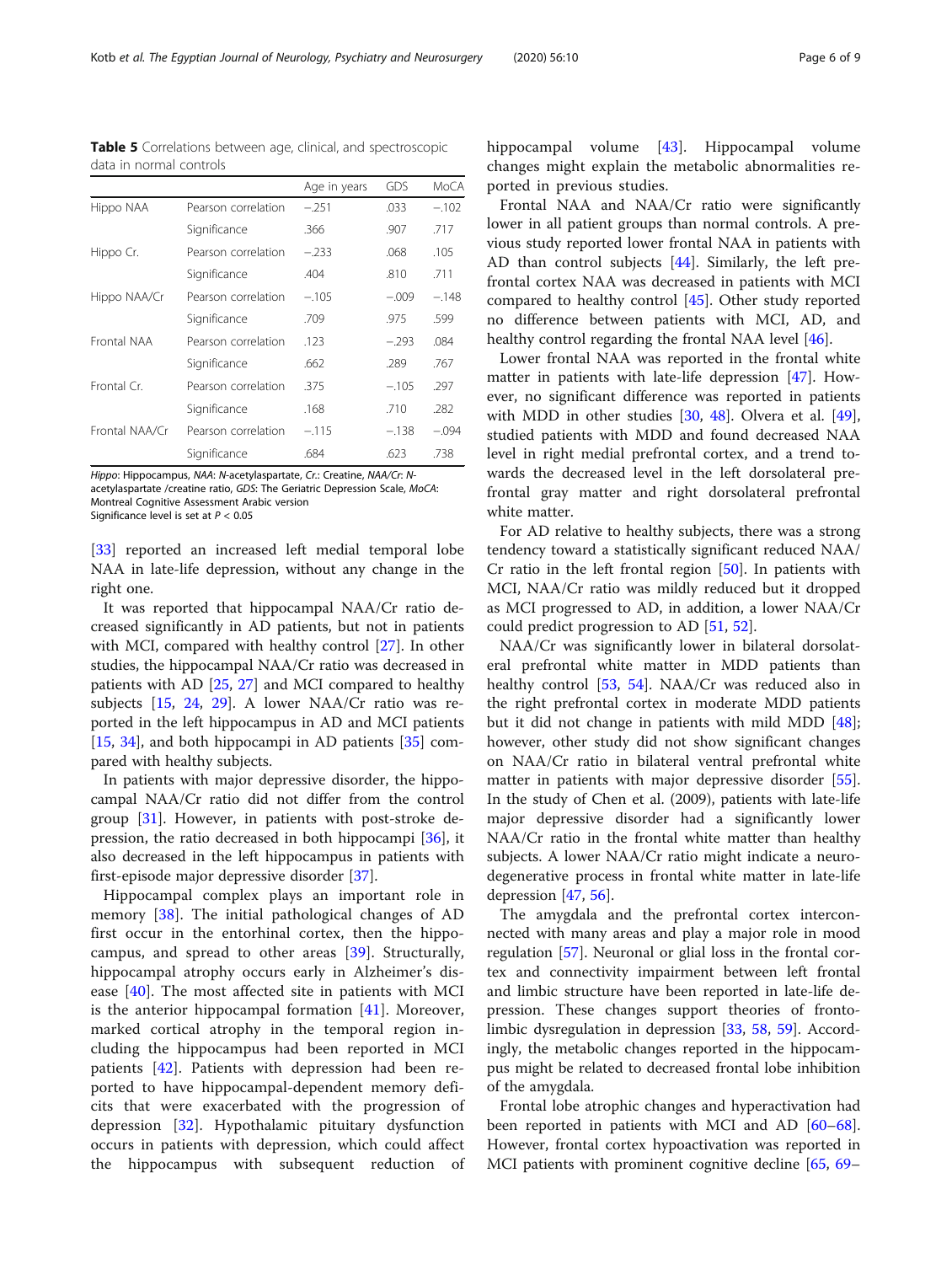In the present study, hippocampal NAA and NAA/ Cr ratio correlated positively with cognitive ability (as measured by MoCA) of patients with AD and patients with MCI. A previous study reported a significant correlation between NAA/Cr ratio and cognitive testing in Alzheimer's disease [[29\]](#page-7-0). NAA/Cr ratio in the medial temporal lobe correlated with Mini-Mental State Examination (MMSE) and the cognitive part of the Alzheimer Disease Assessment Scale scores [[73\]](#page-8-0). NAA/Cr ratio correlated also with verbal memory testing and general cognition [\[74\]](#page-8-0). Hippocampal metabolic concentration had strong correlations with MMSE and Revised Wechsler Memory Scale in patients with AD [[23](#page-7-0)]. A strong relation was also reported between hippocampal NAA and cognitive tests, specifically the memory subtests of the Consortium to Establish a Registry for Alzheimer's Disease(CERAD) neuropsychological battery in patients with AD [\[26](#page-7-0), [27](#page-7-0)]. Moreover, low gray matter NAA level was related to poor performance on recognition memory tests [[75\]](#page-8-0).

Levels of NAA in medial temporal lobe had been reported to have a positive association with verbal memory ability both in MCI and AD [\[26](#page-7-0), [76\]](#page-8-0). A significant positive correlation was reported between hippocampal NAA, hippocampal NAA/Cr ratio, and MMSE in patients with MCI [\[26](#page-7-0), [27](#page-7-0)]. Hippocampal NAA was clearly related to delayed recall of a learned word list and the delayed praxis subtests of the CERDA battery [[26\]](#page-7-0). It had been reported that right and left hippocampal NAA levels correlated positively with subtests of Wechsler Memory Scale-Revised, and the correlation was more prominent for the left hippocampus than the right hippocampus, which might suggest the importance of the left hippocampus in episodic memory function, moreover, NAA levels might reflect memory performance of patients with MCI and AD [\[76](#page-8-0)].

In depressed patients, we observed a negative correlation between depression scores and hippocampal and frontal metabolite levels. A significant positive correlation was observed between Beck Depression Inventory (BDI) and hippocampal NAA but not with NAA/Cr ratio [[31\]](#page-7-0). A significant correlation was reported also between the memory quotient and NAA/ Cr ratio in bilateral dorsolateral prefrontal white matters. Correlations with statistical significance were determined between NAA/Cr in the left dorsolateral prefrontal white matter and visual regeneration, and associative learning. The right dorsolateral prefrontal white matter NAA/Cr ratio correlated significantly with personal experience, visual recognition, and associative learning in depressed patients [[54\]](#page-8-0).

The point of strength in this study is that, although, MCI and depression are common in the geriatric population and differentiation between them is a challenging issue. Our study showed that MRS could help in solving this challenging situation. Our study was limited by some factors including, the relatively small number of patients that might be explained by the few numbers of elderly patients who fulfilled the criteria of inclusion in the study, and MRS is a costly procedure. Also, a considerable number of patients could not tolerate or refused to do an MRI brain. Other brain areas, as cingulate gyrus, and occipital lobe, were not studied to avoid too long time of brain scan. We recommend further study that includes other brain areas which might improve the classification of cognitive impairment in geriatric population.

## Conclusions

In conclusion, patients with MCI and AD had lower hippocampal NAA and NAA/Cr ratio than patients with depression and normal controls, while, frontal NAA and NAA/Cr ratio were lower in all patient's subgroups compared with normal control. Hippocampal NAA and NAA/Cr ratio might help to differentiate between MCI and cognitive impairment associated with depression.

#### Acknowledgements

Not applicable.

#### Authors' contributions

All authors contributed to the research idea. MAK, AMK, and AAA contributed to the data collection. MAK, AMK, and AAA analyzed the data and along with NMD who interpreted the data. Further, MAK and YMA completed the first draft of the article. All authors were involved in drafting the article or revising it critically for important intellectual content, and all authors approved the final version to be published.

#### Funding

There is no source of funding for this research.

#### Availability of data and materials

All datasets generated and analyzed during the current study are not publicly available but are available by reasonable request from the corresponding author.

#### Ethics approval and consent to participate

The study was approved by the Institutional Review Board of College of Medicine, Prince Sattam Bin Abdulaziz University, KSA on 4 January 2016. A written consent was taken from all of the participants or their caregiver after explaining the details, benefits, and risks to them.

#### Consent for publication

Not applicable.

#### Competing interests

The authors declare that they have no competing interests.

#### Author details

<sup>1</sup>Neurology Department, College of Medicine, Prince Sattam bin Abdulaziz University, Alkharj, Kingdom of Saudi Arabia. <sup>2</sup>Neurology Department, Faculty of Medicine, Minia University, Minia, Egypt. <sup>3</sup>Psychiatry Department, College of Medicine, Prince Sattam bin Abdulaziz University, Alkharj, Kingdom of Saudi Arabia. <sup>4</sup>Psychiatry Department, Faculty of Medicine, Minia University,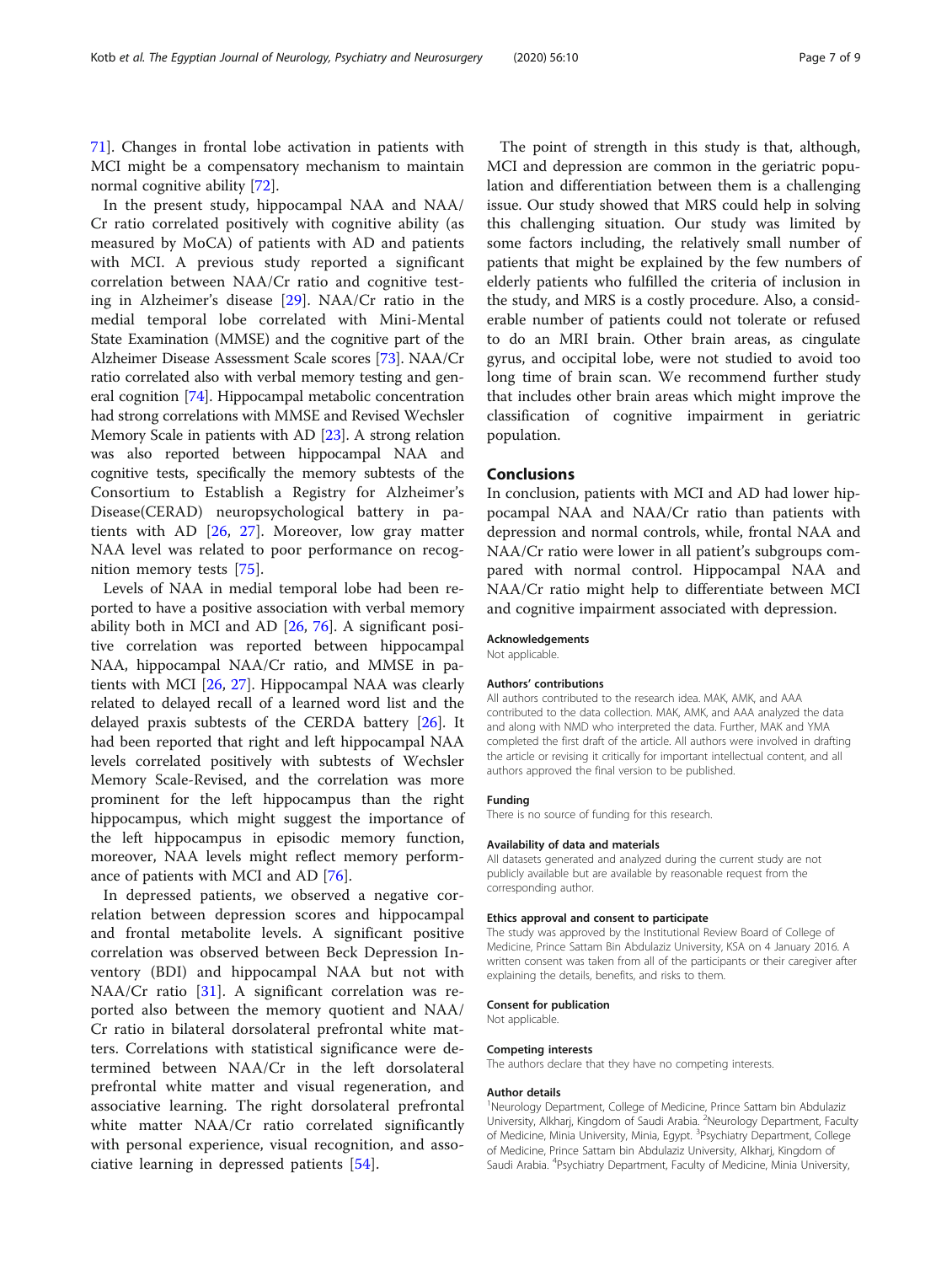<span id="page-7-0"></span>Minia, Egypt. <sup>5</sup>Radiology Department, College of Medicine, Prince Sattam bin Abdulaziz University, Alkharj, Kingdom of Saudi Arabia. <sup>6</sup>Medical student, Faculty of Medicine, Minia University, Minia, Egypt.

#### Received: 13 June 2019 Accepted: 6 January 2020 Published online: 14 January 2020

#### References

- 1. Chan KY, Wang W, Wu JJ, Liu L, Theodoratou E, Car J, et al. Epidemiology of Alzheimer's disease and other forms of dementia in China, 1990–2010: a systematic review and analysis. Lancet. 2013;381(9882):2016–23.
- Lin JS, O'Connor E, Rossom RC, Perdue LA, Eckstrom E. Screening for cognitive impairment in older adults: a systematic review for the US Preventive Services Task Force. Ann Internal Med. 2013;159(9):601–12.
- 3. Etgen T, Sander D, Bickel H, Förstl H. Mild cognitive impairment and dementia: the importance of modifiable risk factors. Dtsch Arztebl Int. 2011; 108(44):743.
- 4. Reischies FM, Neu P. Comorbidity of mild cognitive disorder and depression–a neuropsychological analysis. Eur Arch Psychiatry Clin Neurosci. 2000;250(4):186–93.
- 5. Evans M, Mottram P. Diagnosis of depression in elderly patients. Adv Psychiatr Treatment. 2000;6(1):49–56.
- 6. Gottfries CG. Late life depression. Eur Arch Psychiatry Clin Neurosci. 2001; 251(Suppl 2):II57–61.
- 7. Rangaswamy S. World Health Report: Mental health: new understanding new hope. Geneva: The World Health Organization; 2001.
- 8. Wig NN. World health day 2001. Ind J Psychiatry. 2001;43(1):1.
- 9. Chetelat G, Desgranges B, De La Sayette V, Viader F, Eustache F, Baron J-C. Mild cognitive impairment: can FDG-PET predict who is to rapidly convert to Alzheimer's disease? Neurology. 2003;60(8):1374–7.
- 10. Drzezga A, Lautenschlager N, Siebner H, Riemenschneider M, Willoch F, Minoshima S, et al. Cerebral metabolic changes accompanying conversion of mild cognitive impairment into Alzheimer's disease: a PET follow-up study. Eur J Nucl Med Mol Imaging. 2003;30(8):1104–13.
- 11. Chincarini A, Bosco P, Calvini P, Gemme G, Esposito M, Olivieri C, et al. Local MRI analysis approach in the diagnosis of early and prodromal Alzheimer's disease. Neuroimage. 2011;58(2):469–80.
- 12. Liu Y, Paajanen T, Zhang Y, Westman E, Wahlund L-O, Simmons A, et al. Analysis of regional MRI volumes and thicknesses as predictors of conversion from mild cognitive impairment to Alzheimer's disease. Neurobiol Aging. 2010;31(8):1375–85.
- 13. O'brien J. Role of imaging techniques in the diagnosis of dementia. Br J Radiol. 2007;80(special\_issue\_2):S71–S7.
- 14. Li T-O. Wahlund L-O. The search for neuroimaging biomarkers of Alzheimer's disease with advanced MRI techniques. Acta Radiologica. 2011; 52(2):211–22.
- 15. Targosz-Gajniak MG, Siuda JS, Wicher MM, Banasik TJ, Bujak MA, Augusciak-Duma AM, et al. Magnetic resonance spectroscopy as a predictor of conversion of mild cognitive impairment to dementia. J Neurol Sci. 2013; 335(1-2):58–63.
- 16. McKhann G, Drachman D, Folstein M, Katzman R, Price D, Stadlan EM. Clinical diagnosis of Alzheimer's disease: report of the NINCDS-ADRDA Work Group\* under the auspices of Department of Health and Human Services Task Force on Alzheimer's Disease. Neurology. 1984;34(7):939.
- 17. Morris JC. The Clinical Dementia Rating (CDR): current version and scoring rules. Neurology. 1993.
- 18. Petersen RC, Smith GE, Waring SC, Ivnik RJ, Tangalos EG, Kokmen E. Mild cognitive impairment: clinical characterization and outcome. Arch Neurol. 1999;56(3):303–8.
- 19. Edition F. Diagnostic and statistical manual of mental disorders. Am Psychiatric Assoc. 2013.
- 20. Leyhe T, Reynolds CF III, Melcher T, Linnemann C, Klöppel S, Blennow K, et al. A common challenge in older adults: Classification, overlap, and therapy of depression and dementia. Alzheimers Dement. 2017;13(1):59–71.
- 21. Greenberg SA. The geriatric depression scale (GDS). Best Pract Nursing Care Older Adults. 2012;4(1):1–2.
- 22. Rahman TTA, El Gaafary MM. Montreal cognitive assessment Arabic version: reliability and validity prevalence of mild cognitive impairment among elderly attending geriatric clubs in Cairo. Geriatr Gerontol Int. 2009;9(1):54–61.
- 23. Watanabe T, Shiino A, Akiguchi I. Absolute quantification in proton magnetic resonance spectroscopy is useful to differentiate amnesic mild

cognitive impairment from Alzheimer's disease and healthy aging. Dement Geriatr Cogn Disord. 2010;30(1):71–7.

- 24. Tumati S, Martens S, Aleman A. Magnetic resonance spectroscopy in mild cognitive impairment: systematic review and meta-analysis. Neurosci Biobehav Rev. 2013;37(10):2571–86.
- 25. Jessen F, Gür O, Block W, Ende G, Frölich L, Hammen T, et al. A multicenter 1H-MRS study of the medial temporal lobe in AD and MCI. Neurology. 2009; 72(20):1735–40.
- 26. Foy CM, Daly EM, Glover A, O'Gorman R, Simmons A, Murphy DG, et al. Hippocampal proton MR spectroscopy in early Alzheimer's disease and mild cognitive impairment. Brain Topogr. 2011;24(3-4):316–22.
- 27. Rupsingh R, Borrie M, Smith M, Wells J, Bartha R. Reduced hippocampal glutamate in Alzheimer disease. Neurobiol Aging. 2011;32(5):802–10.
- 28. Graff-Radford J, Kantarci K. Magnetic resonance spectroscopy in Alzheimer's disease. Neuropsychiatric Dis Treat. 2013;9:687.
- 29. Ackl N, Ising M, Schreiber YA, Atiya M, Sonntag A, Auer DP. Hippocampal metabolic abnormalities in mild cognitive impairment and Alzheimer's disease. Neurosci Lett. 2005;384(1-2):23–8.
- 30. Yildiz-Yesiloglu A, Ankerst DP. Review of 1H magnetic resonance spectroscopy findings in major depressive disorder: a meta-analysis. Psychiatry Res. 2006;147(1):1–25.
- 31. Block W, Träber F, von Widdern O, Metten M, Schild H, Maier W, et al. Proton MR spectroscopy of the hippocampus at 3 T in patients with unipolar major depressive disorder: correlates and predictors of treatment response. Int J Neuropsychopharmacol. 2009;12(3):415–22.
- 32. Milne A, MacQueen GM, Yucel K, Soreni N, Hall GB. Hippocampal metabolic abnormalities at first onset and with recurrent episodes of a major depressive disorder: a proton magnetic resonance spectroscopy study. Neuroimage. 2009;47(1):36–41.
- 33. Venkatraman TN, Krishnan RR, Steffens DC, Song AW, Taylor WD. Biochemical abnormalities of the medial temporal lobe and medial prefrontal cortex in late-life depression. Psychiatry Res. 2009; 172(1):49–54.
- 34. Dixon RM, Bradley KM, Budge MM, Styles P, Smith AD. Longitudinal quantitative proton magnetic resonance spectroscopy of the hippocampus in Alzheimer's disease. Brain. 2002;125(10):2332–41.
- 35. Block W, Jessen F, Träber F, Flacke S, Manka C, Lamerichs R, et al. Regional N-acetylaspartate reduction in the hippocampus detected with fast proton magnetic resonance spectroscopic imaging in patients with Alzheimer disease. Arch Neurol. 2002;59(5):828–34.
- 36. Huang Y, Chen W, Li Y, Wu X, Shi X, Geng D. Effects of antidepressant treatment on N-acetyl aspartate and choline levels in the hippocampus and thalami of post-stroke depression patients: A study using 1H magnetic resonance spectroscopy. Psychiatry Res. 2010;182(1):48–52.
- 37. Xiancang M, Sun Y, Gao C, Sun Q, Ding H, Bolang Y. 1H-MRS in frontal lobe and hippocampus of patients with first episode major depression. J Xi'an Jiaotong Univ (Medical Sciences). 1981;(02).
- 38. Golomb J, de Leon MJ, Kluger A, George AE, Tarshish C, Ferris SH. Hippocampal atrophy in normal aging. An association with recent memory impairment. Arch Neurol. 1993;50(9):967–73.
- 39. Braak H, Braak E. Neuropathological stageing of Alzheimer-related changes. Acta Neuropathologica. 1991;82(4):239–59.
- 40. Convit A, De Leon M, Golomb J, George A, Tarshish C, Bobinski M, et al. Hippocampal atrophy in early Alzheimer's disease: anatomic specificity and validation. Psychiatr Q. 1993;64(4):371–87.
- 41. Petersen RC, Jack C, Xu Y-C, Waring S, O'brien P, Smith G, et al. Memory and MRI-based hippocampal volumes in aging and AD. Neurology. 2000;54(3):581.
- 42. Seo SW, Im K, Lee J-M, Kim Y-H, Kim ST, Kim SY, et al. Cortical thickness in single-versus multiple-domain amnestic mild cognitive impairment. Neuroimage. 2007;36(2):289–97.
- 43. McEwen BS. Mood disorders and allostatic load. Biol Psychiatry. 2003;54(3):200–7.
- 44. Valenzuela MJ, Sachdev P. Magnetic resonance spectroscopy in AD. Neurology. 2001;56(5):592–8.
- 45. Li X, Shao X, Wang N, Wang T, Chen G, Zhou H. Correlation of auditory event-related potentials and magnetic resonance spectroscopy measures in mild cognitive impairment. Brain Res. 2010;1346:204–12.
- 46. Siger M, Schuff N, Zhu X, Miller BL, Weiner MW. Regional myo-inositol concentration in mild cognitive impairment Using 1H magnetic resonance spectroscopic imaging. Alzheimer Dis Assoc Disord. 2009; 23(1):57.